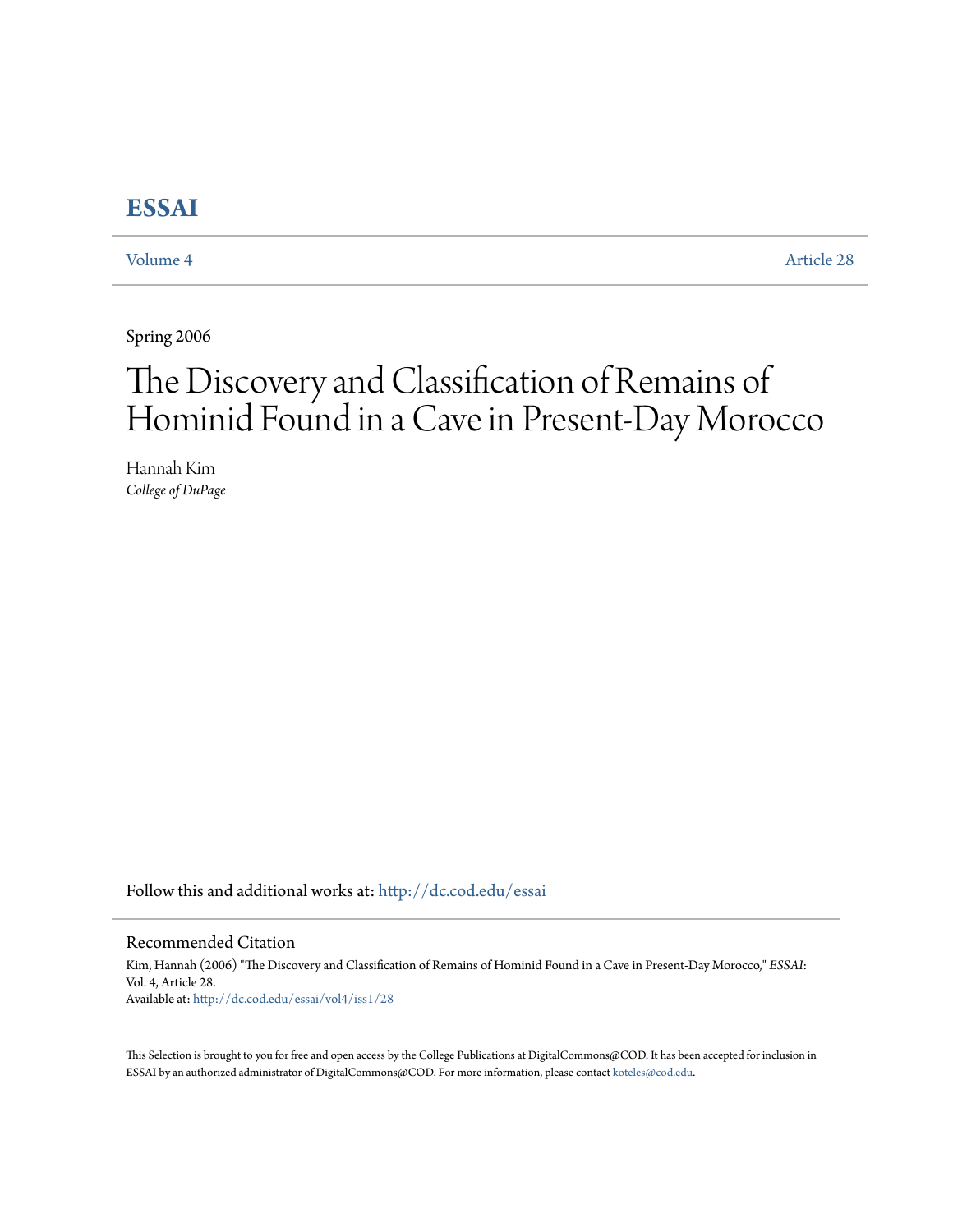# The Discovery and Classification of Remains of Hominid Found in a Cave in Present-Day Morocco

## by Hannah Kim

# (Honors Biology 1152)

The Assignment: Write a paper following a professional format that describes the author's research of a fictional, but realistic, data set.

#### ABSTRACT

**T** ive artifacts to include two unidentified hominid skulls were found in a dry cave within the present day Morocco. The other artifacts were the anterior two-thirds of a femur from a hyena, unidentifiable skeletal fragments, and a stone spearhead with remnants of wooden shaft. The I've artifacts to include two unidentified hominid skulls were found in a dry cave within the present day Morocco. The other artifacts were the anterior two-thirds of a femur from a hyena unidentifiable skeletal fragments, identified as a male *H. habilis* and Skull B was identified as female *H. erectus*. The two skulls were 1.6 million years old supporting other studies that the species co-existed.

#### INTRODUCTION

The climate of Africa is different according to the region where there are lowland forest, dry savannas, grassland, deserts, and woodlands. The climate in Africa 3 million to 2.4 million years ago was cooler and drier allowing vast area of grassy plains and opportunities for scavenging for herds (Isaac and McCown 1976).

The remains of the hominids that compose the lineage of mammals called the Primates include the great apes and humans. Hominids are known for their large bodies, long arms, short legs and no tail (Freeman 1999). The oldest hominid that is known is the *H. habilis* is known as the "handy man," from 3.2 million years ago, found through out Africa (Kurten 1993). *H. habilis* had a larger brain, smaller cheek teeth, smaller body size and long arms compared to australopithecines (Larsen et al 1998) and were known to have made stone tools having a advantage over earlier hominids. Using tools to obtain meat in their diet, *H. habilis* evolved mental problem-solving ability, social organization, and rudimentary speech, which stimulated intelligence resulting a growth of brain size. *H. habilis* occupied much of Africa and is believed that they did not migrate outside of East Africa unlike *H. erectus* (Leakey 2003). *H. erectus* known as the "upright man" succeeded *H. habilis* based on its larger brain size and its smaller molars (Larsen 1998). *H. habilis* and *H. erectus* coinhabited including also with later *Australopithecus* species for probably more than a million years (Kurten 1993).

The change from Australopithecines to *H. erectus* was caused by the increase of reliance on culture and climate changes (Phenice 1969). *H. erectus* emerged from East Africa in the same region as *H. habilis* but 1.2 million years after later. Evolution of cultural innovation, which is working with stones to make a desire shape created a bend in cranial. This appeared 1.5 million years ago that caused a deepening of the pharynx, allowing speech. Another morphological changed is the reduction of molar size that was linked to a change of diet and the presence of stone tools with sharp edges (Kurten 1993).

Paleontologists recently found two hominid skulls, a femur from a hyena, bone fragments, a stone head with wooden shaft in a cave within present-day Morocco. The remnants of the cave walls indicate an original size of 1 m height, 4 m length, and 3 m width. The cave's entrance was sealed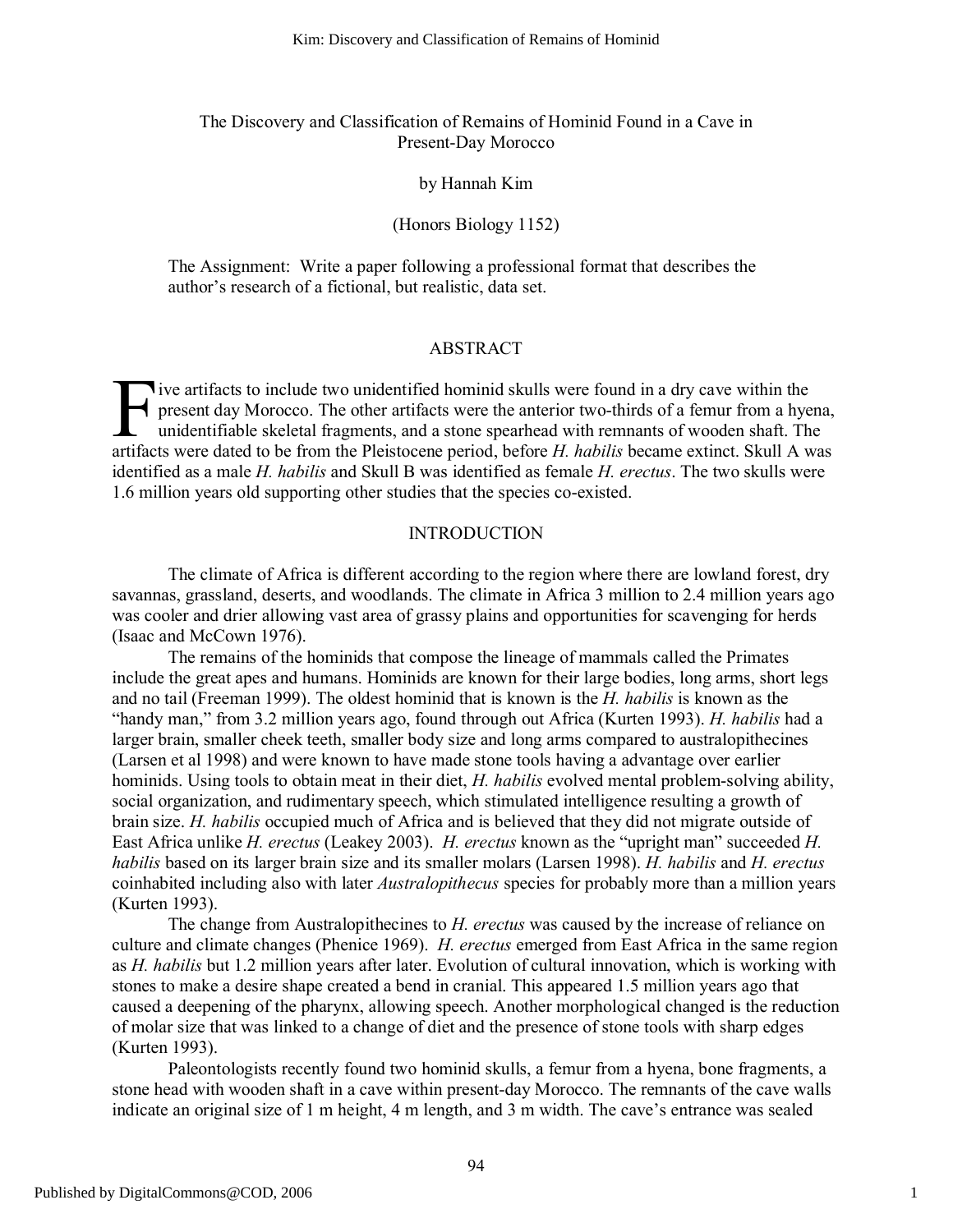and showed no signs of having been open to recent history. The objective of this research were to estimate the ages of the five artifacts, identify the hominid species, and explain how all associate to each other. In addition, the identities of the individuals were explored as to determination of gender, age, height, approximate live weight, cause of death, the age of death, and health of the time of death.

# **METHODS**

Uranium-235 was used to date the five artifacts. Five samples from each artifact were used in dating. Student t-tests for independent samples were applied to determine statistical differences between the skulls and also the skulls to the remaining items found in the cave with the difference of significance at p< 0.05. Brain capacity, emphasis on brow ridge, and flatness of the face were used to determine the identity of the skulls.

The gender of the skulls was identified through a method called sexual dimorphism that looks at the differences in sizes of frontal lobe, mastoid, and the nuchal area. These characteristics were based on *Homo sapiens*. The weight and height could not be determined because more bones are needed with the skull (Larsen 2000). The age of death was estimated with the Cranial Suture Method which measures the ten different suture parts of the skull and scores the openness of the suture with the following scores: (0) for open, (1) partially closed, (2) mostly closed, (3) closed, and the sum of the scores indicates the age of skull (Nafte 2000). The hyena femur was identified by anatomy.

#### **RESULTS**

The cave artifacts were dated to about the same statistical time period of roughly 1.7 million years (Table 1). Skull A was not statistically older than Skull B or older than other artifacts. The only significant ( $p < 0.05$ ) differences in ages were found between Skull B and the wooden shaft, bone fragments, and hyena femur (Table 1). Skull A was identified as belonging to *H. habilis,* and Skull B was identified as *H. erectus*. The cranial capacity of *H. habilis* was 850cc and *H. erectus* was 1000cc. The male *H. habilis* had a large mastoid foramen, a low and flat forehead with brow ride, a rough nuchal area with hooks, and a large frontal lobe that are features of a male. The rounded and high forehead, a smooth nuchal area without hooks, small frontal lobe, and narrow jaws, provide evidence of a female *H. erectus* (Burns 1999).

The average weight and height could not be determined from the skulls because more bones are needed to calculate the body stature and size of the individual. All the vertebrate bones, the sacrum, the leg bones, and the feet are all needed to determine the stature of the skeleton (Poirier 1981). There were no significant holes or dents in the skulls to determine trauma or disease that would have caused the death of the individuals, nor is there any flesh or organs to determine trauma that might have occurred (Nafte 2000). *H. habilis* had a composite score of 13 having the age range of 34 to 62 years old, while the female *H. erectus* had a composite score of 11 having the age range of 26 to 54 years old (Nafte 2000).

#### **DISCUSSION**

The five artifacts are dated to the Pleistocene period, when *H. erectus* evolved and co-existed with *H. habilis* (Phenice 1969, Kurten 1993). The species co-existed together for over one million years but did appear to interbreed based on unique morphological distinctions (Kurten 1993). The wooden shaft with the stone spearhead was believed most likely made by *H. erectus* as the hominid is known to have constructed weapons using wood. The hyena femur may have been left after the meat was eaten, and used for bone marrow consumption with the bone fragments (Skomal 2005). The artifacts might also been deposited by the stream that was brought into the cave in a cluster by a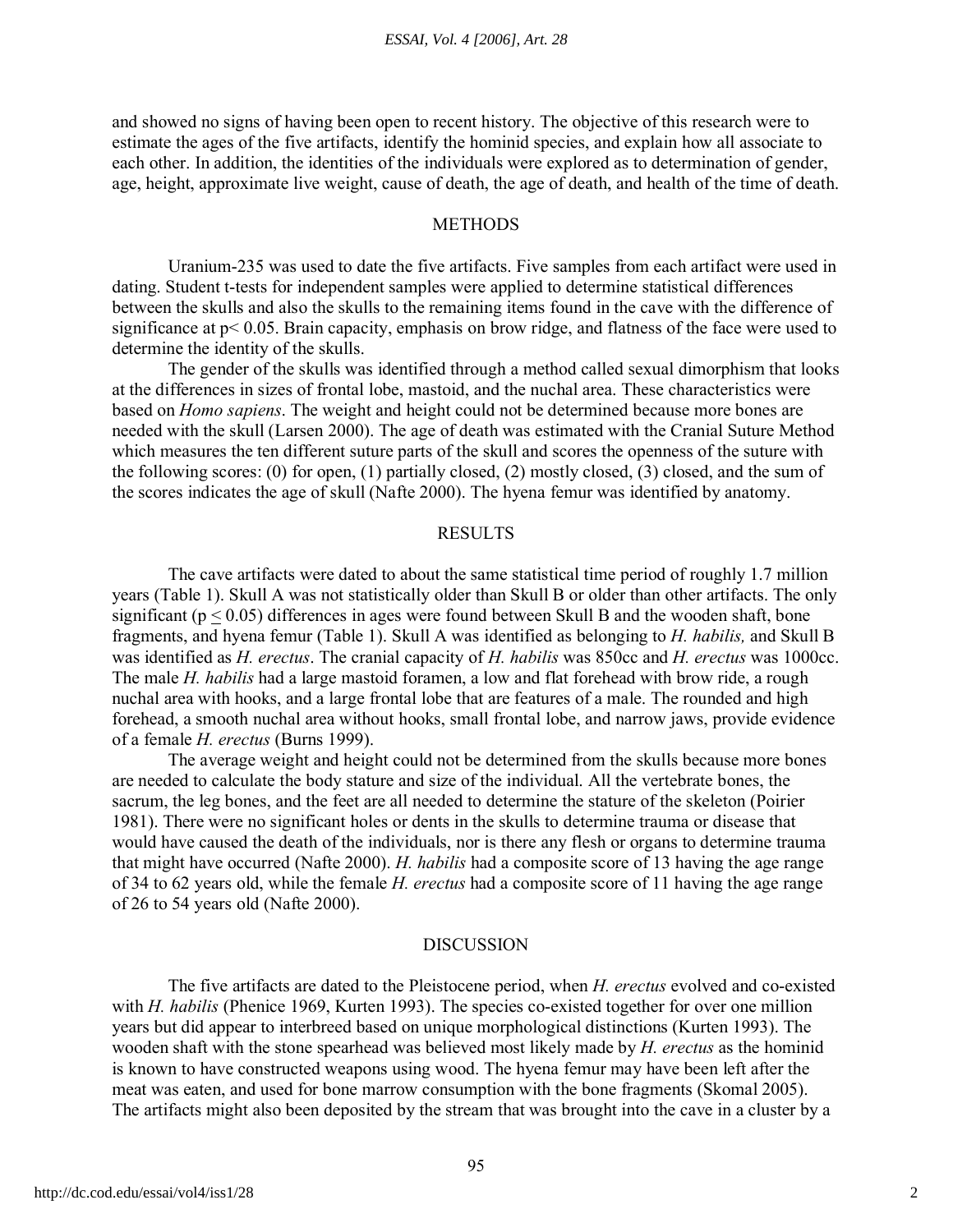result of an individual throwing bones into the stream after consumption.

Climate of the time is a possibility of why the five artifacts were found in the cave. The fragmented bones could be found in a cluster after being chewed up and broken by either *H. erectus* and *H. habilis* consumed the animal or animals. However single remains of individual skulls, hyena femur, wooded shaft, or bone fragments do not provide enough information to determine why they were are found in the cave. Further excavation should be made to find other artifacts in the cave to understand the history of the cave.

# Works Cited

- Burns, R.K. 1999. *Forensic Anthropology Training Manual*. Prentice-Hall Inc, Upper Saddle River, NJ, USA.
- Freeman, S. 1999. *Biological Science*. University of Washington. Pearson-Hall Inc, Upper Saddle River, NJ, USA.
- Isaac, G. L., and E. R. McCown. *1976. Human Origins*. W.A. Benjamin Inc, Menlo Park, CA, USA.
- Kurten, B. 1993. *Our Earliest Ancestors*. Columbia University Press, New York, NY, USA.
- Larsen, S.C., Matter, R.M., and D.L. Gebo. 1998. *Human Origins*. Waveland Press Inc, Prospect Heights, IL, USA.
- Larsen, S.C. 2000. *Skeleton in Our Closet*. Princeton University, NJ, USA.
- Leakey, M. 2003. *UXL Encyclopedia of World Biography*. Pages 1121-1124*in* Tylem L.B., editor. UXL, Detroit, MI, USA.
- Nafte, M. 2000. *Flesh and Bone*. Carolina Academic Press, Durham, NC, USA.
- Phenice, T.W. 1969. *Hominid Fossils An Illustrated Key*. Michigan State University, Dubuque, IA, USA.
- Poirier, E.F. 1981. *Fossil Evidence*. C.V. Mosby Company, St. Louis, MO, USA.
- Skomal, S. 2005. Prehistory: our ancestors emerge. *World Almanac and Book of Facts*. **2**:503-505.